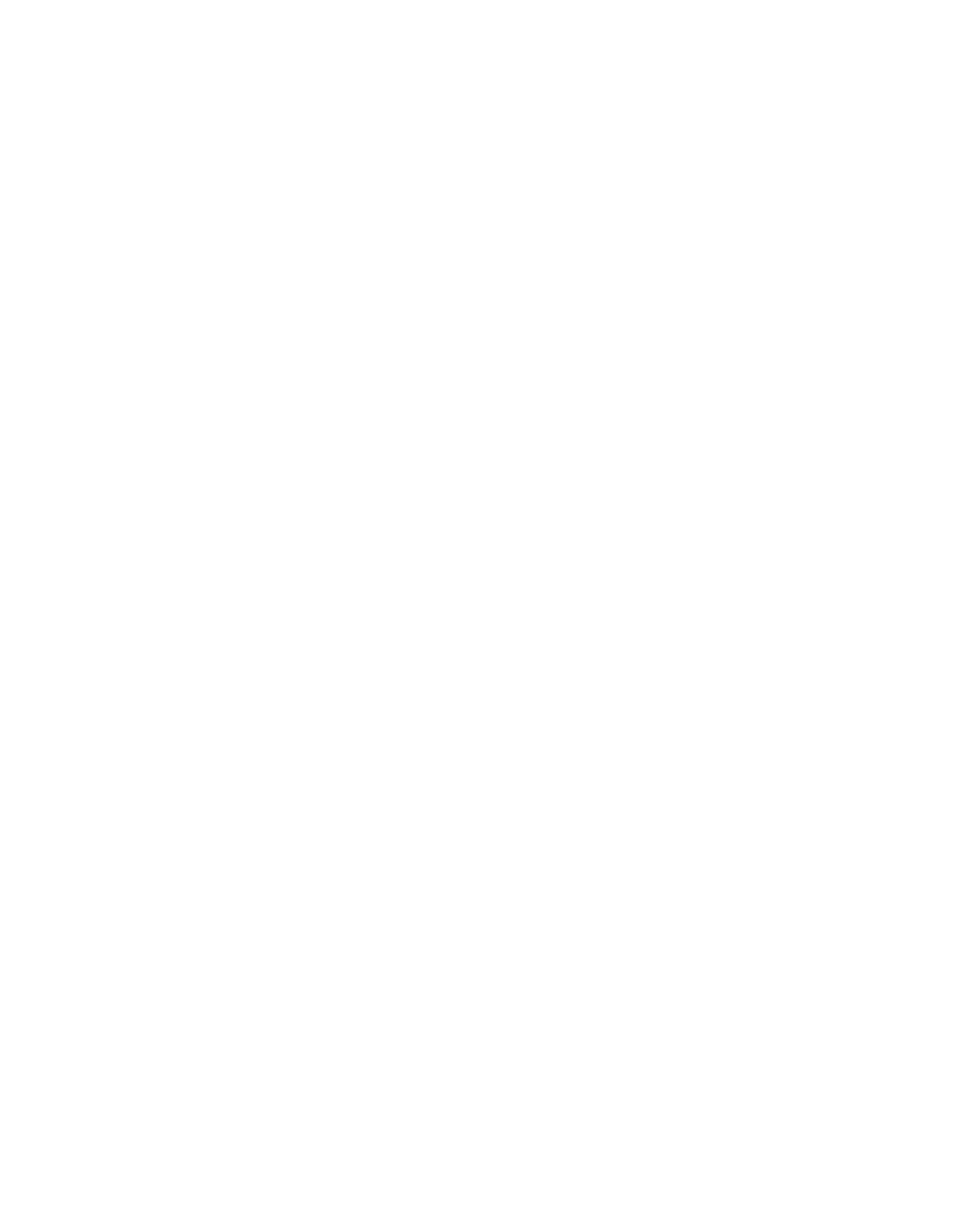# **Nonlinearity-tolerant modulation formats** at 3.5 bits/symbol

## Keisuke Kojima<sup>1</sup>, Tsuyoshi Yoshida<sup>2</sup>, Toshiaki Koike-Akino<sup>1</sup>, David S. Millar<sup>1</sup>, Keisuke Matsuda<sup>2</sup>, Kieran Parsons<sup>1</sup>

 $^1$  Mitsubishi Electric Research Labs. (MERL), 201 Broadway, Cambridge, MA 02139, USA. kojima@merl.com <sup>2</sup> Information Technology R&D Center, Mitsubishi Electric Corp., Ofuna, Kanagawa 247-8501, Japan.

We propose two nonlinearity-tolerant high dimensional modulation format for Abstract: 3.5 bits/symbol, which can also be an alternative for PS-QPSK (3 bits/symbol) or DP-QPSK (4 bits/symbol).

OCIS codes: (060.4510) Optical communications, (060.1660) Coherent communications, (060.4080) Modulation.

### 1. Introduction

For long-haul and metro 100 Gb/s coherent optical transport, dual-polarized quadrature phase-shift keying (DP-QPSK), with a spectral efficiency of 4 bits/symbol, is a standard solution. Also, polarization-switched quadrature phase-shift keying (PS-QPSK) [1] is commonly used for 3 bits/symbol. To optimize the spectral efficiency and the reach under various transmission conditions, it is important to have finer granularity in spectral efficiency. However, there is no de facto standard for 3.5 bits/symbol spectral efficiency. In long-haul transmission, fiber nonlinearity is the critical factor limiting the reach. One effective way is to use Grassmann code  $[2,3]$  to be robust against state of polarization (SOP) rotation including cross polarization modulation (XPolM). Another way is to manage the SOP, such that its fluctuation is minimal [4].

In this paper, we propose two modulation formats targeting 3.5 bits/symbol spectral efficiency in different ways. One is to extend the 8D Grassmann code concept for this spectral efficiency. Another is to combine the block-coded high-dimensional modulation and the SOP management. Their excellent nonlinear transmission performances are demonstrated in simulations.

#### $2.$ **Modulation Formats**

The first proposed format is a Grassmann code-based 7-bit 8D code, whose schematic is shown in Fig. 1. 2-ary amplitude QPSK (2AQPSK) and 2-ary amplitude 8PSK (2A8PSK) are used for the first and the second time slots, respectively.  $x_1, x_2, y_1, y_2$  are x- and y-polarization component of the first and second time slot, respectively. Let  $b_0$ - $b_6$ the information bits. In a similar manner as described in [5], for the 2AQPSK part,  $b_0$  and  $b_1$  are used for the angle of  $x_1$ , and  $b_2$ ,  $b_2$  are used for the angle of  $y_1$ , respectively. For  $x_2$ ,  $b_4-b_6$  are used for the angle representation of 2A8PSK. All use Gray coding for the angle. The radius of  $x_1$  is expressed as  $XOR(b_4, b_5, b_6)$ , where "0" means the larger radius, and "1" means the smaller radius. The ratio of the radii is called the ring ratio. The radius of  $y_1$  is expressed as  $XOR(b_4, b_5, b_6)$ . Both 2AQPSK and 2A8PSK share the same ring ratio of 0.70, which was optimized for the nonlinear performance. The radius of  $x_2$  is expressed as  $XOR(b_0, b_1, ..., b_6)$ .  $y_2$  is calculated from the Grassmannian condition  $x_1 y_1^* + x_2 y_2^* = 0$ . This guarantees the 4D constant modulus condition for both time slots.

|       | Time Slot 1 | Time Slot 2 |  |
|-------|-------------|-------------|--|
| X-pol | x1: 2AQPSK  | x2: 2A8PSK  |  |
| V-pol | v1: 2AQPSK  | v2: 2A8PSK  |  |

Fig. 1: Structure of the 7b8D-Grassmann code

The second modulation format uses seven information bits and one parity bit, and the total of eight bits are mapped to two time slots of QPSK signals. Because of the parity bit, the minimum Euclidean distance increases by a factor of  $\sqrt{2}$  compared to the standard DP-QPSK. In the baseline (SOP-unmanaged) 7b8D format, the parity bit is expressed as  $XOR(b_0, b_1, ..., b_6)$ . On the other hand, in our proposed SOP-managed format, we use  $XOR(b_0, b_1, ..., b_6)$ . Just like in [4] for the 6b8D code, the SOP is randomized over  $S_2$  and  $S_3$  spaces in two time slots. In other words, if the first time slot has circular polarization, the second time slot has 45 deg linear polarization, and vice versa.